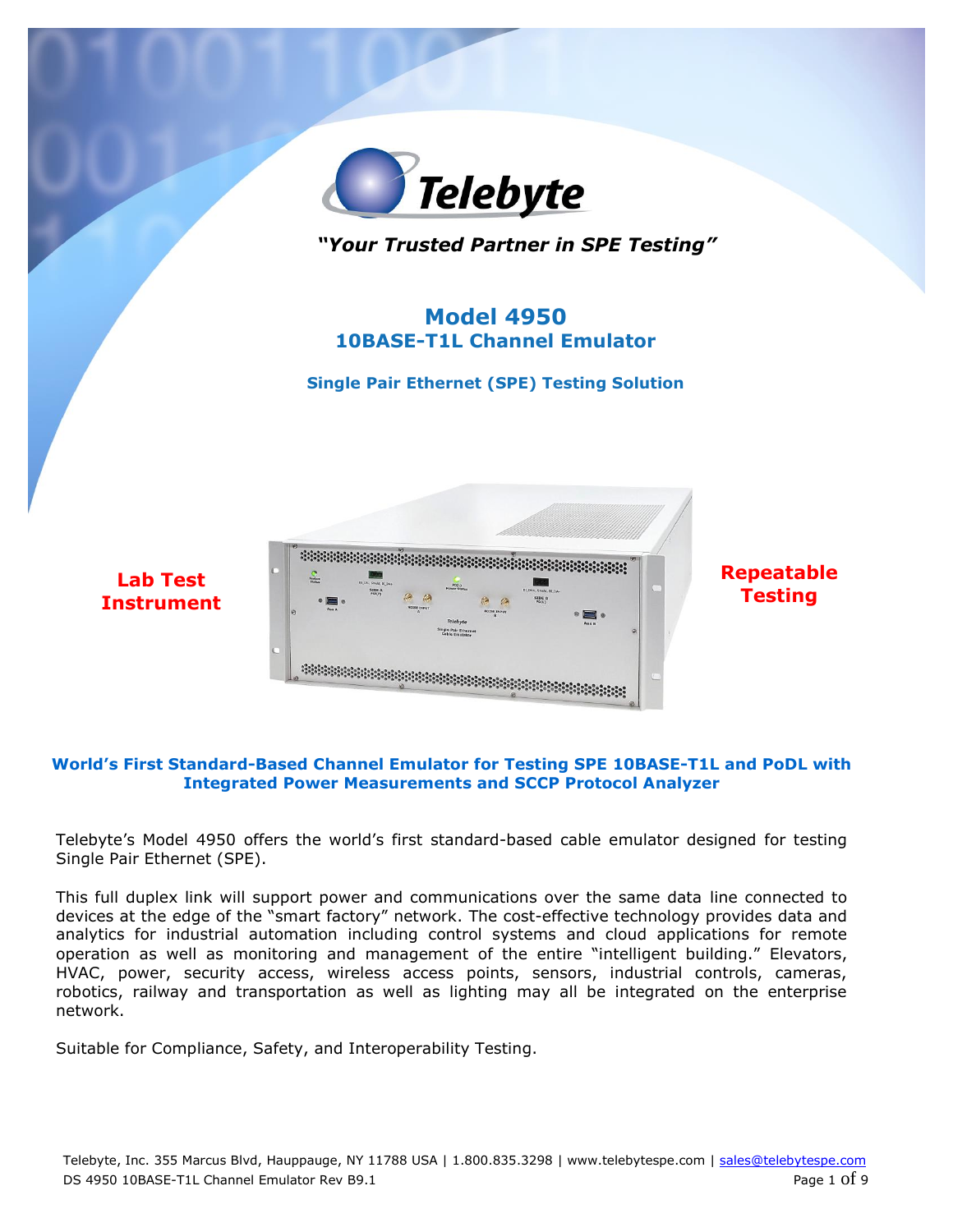

### **Features Include:**

• Simulation of Single Balanced Pair of Conductors of various cable types and lengths as defined in section 146.7.1 of IEEE 802.3cg-2019; APL Port Profile Specification v1.0, subclause 7.5; IEC 61156-13 section 6.3; and TIA 568.5 section 6.3

Simulation includes:

- o Attenuation supports two PHY operational modes (1.0 Vpp or 2.4 Vpp)
- o Differential Return Loss
- o Link Delay
- o DC Resistance
- Low Noise Floor of  $<$  -165 dBm/Hz
- Bandwidth DC to 20 MHz
- Integrated Current Monitor, 0 to +/-2.5A
- Integrated Voltage Monitor at each end of the link, 0 to +/-60 VDC
- Data logging of current and voltage with timestamps every 500ms or 1s
- Serial Communication Classification Protocol (SCCP) Analyzer to view register data and logic analyzer view of pulses with timing
- Fault Tolerance and Safety Testing with Short Circuits on the differential pair or on signal wires to the Shield (or Chassis Ground) for 75ms (Short Current not to exceed  $\sim$ 3.5A)
- Integrated Differential Mode Noise Injection at each end of the cable emulator Side A & B. Wide dynamic range noise output of -70dBm/Hz to -155dBm/Hz when integrating with the Telebyte Model 4975 Universal Noise Generator. Impulsive Noise or Alien Crosstalk.
- Internal Power-line Ripple Noise Generation (1kHz to 1MHz) and Injection at each end of the cable emulator, Side A (Power Source) and Side B (Power Load) to test SPoE devices.
- Internal AWGN Noise Source on Side A & B with flat Noise outputs from -70dBm/Hz to -150dBm/Hz to test SNR margins
- Micro-Interrupts from 1ms to 65535ms in 1ms increments to simulate intermittent connections at wire joints (terminal box). Tests Power Over Data Line stability and Signal integrity path with reflections.
- Compliance Testing for Timers to test Maintain Full Voltage Signature for PoDL stability
- Supports PoDL Type E Power Class 10-15 Devices w/ 60V DC, 2A, 90Watts and Ethernet-APL Class A, C and 3
- 1 to 80.5 ohm variable Cable DC resistance emulation in 0.5 ohm increments
- Symmetric and Bi-directional emulation
- Integrated electronic circuit breaker and Current difference monitor (CDM)
- Repeatable, configurable, realistic
- Remote Control via telnet or SSH with a command line interface (CLI)
- Linux SBC with built-in web server for browser user interface
- Made in the USA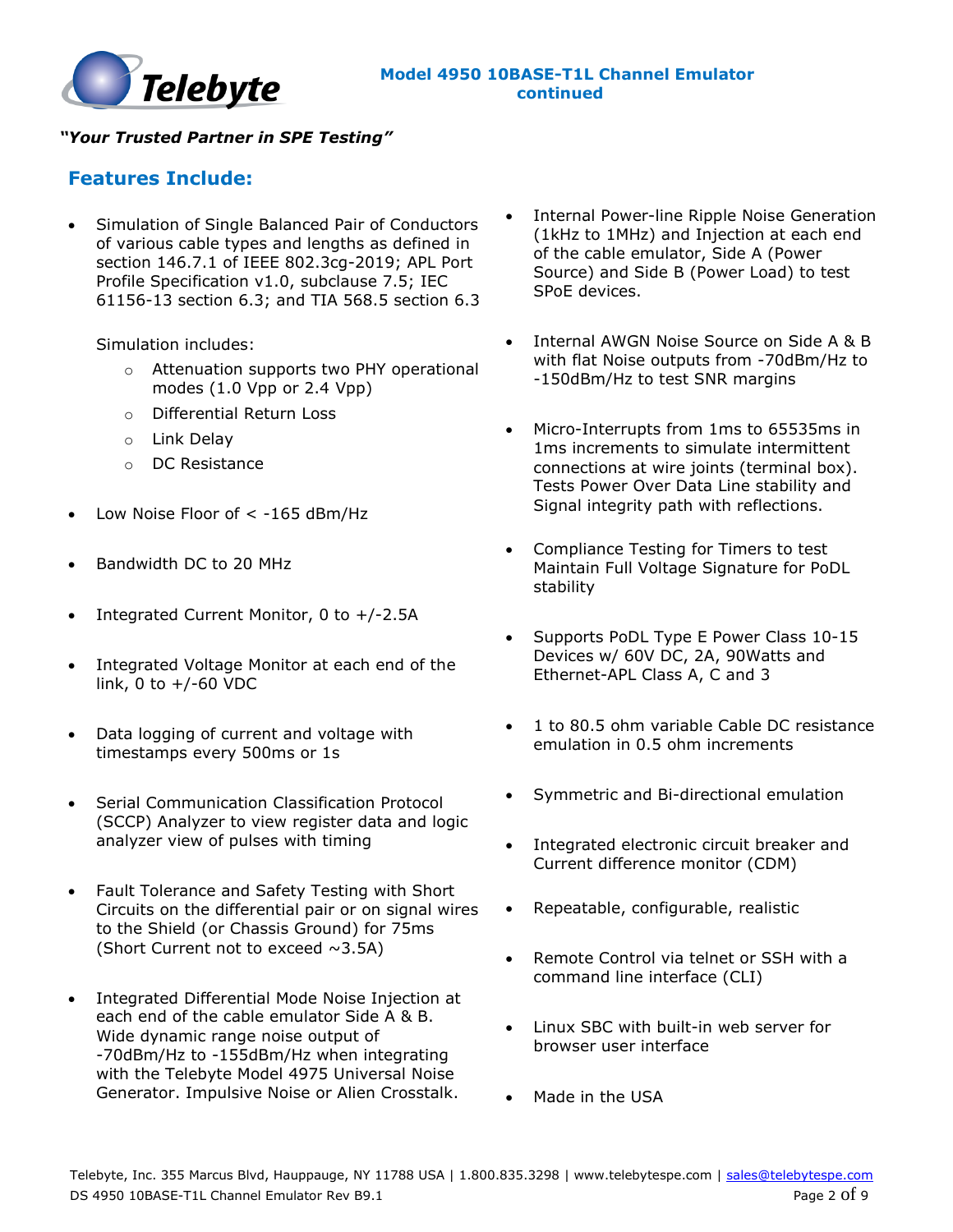

#### **Current/Voltage Monitor**

The Model 4950 includes an integrated current and voltage monitor at the PSE and PD. In addition, the user may enable data logging to monitor current and voltage over the link for long term thermal or stability testing of Power over Data Line. For safety, the unit opens the cable emulator in the event of over-current error conditions (electronic circuit breaker). Monitor the current difference in the source and return conductors using a Current Difference Monitor (CDM). Log data for Ethernet-APL intrinsically safe devices to ensure limits are maintained for Class A, C and 3.

#### **SCCP Protocol Analyzer**

This innovative product includes a Protocol Analyzer for the Serial Communication Classification Protocol (SCCP) to monitor or troubleshoot the half-duplex bi-directional serial data bus for communication between the Master PSE and Slave PD devices. The initialization sequence of reset, presence, write, and read pulses are presented with timestamped information in a tabular or graphical view similar to a logic analyzer. This information is available to the user via a web interface and/or remote commands. The CRC pass/fail criteria, Voltage Info, Power Info, Power Assign and Class Type Info register values may be checked as well.

#### **Cable Faults**

The Model 4950 can verify fault tolerance performance with short circuits on the Single Pair Ethernet link in 75ms increments to determine when the PSE shuts down the output power should a short circuit be detected between the differential pair or a signal wire to ground. The short condition can be placed at the PSE or PD end of the link with normal operation expected after the short circuit is removed.

Spurs mays have up to four inline connections and Trunks may have up to ten inline cable connections. To emulate faulty connections at these terminal points, this product supports mechanical faults called Micro-Interrupts. These may be inserted from 1ms to 65535ms onto the twisted pair link to open a single wire or both wires to emulate a bad wire joint connection. These micro-cuts may be repeated periodically for long term testing.

If these cable faults are subject to vibration from heavy equipment or HVAC, the line may experience impedance discontinuities which affects the signal path with reflections and the DC power to the Powered Device which may cause the link to drop or underperform.

#### **Noise Testing**

It is vital to test link performance in noisy conditions such as those found in factory environments with harsh EMI radiations. The Model 4950 features integrated differential mode noise injection at each end of the cable emulator and is designed to be used with Telebyte's 4975 SPE Noise Generator and Analyzer (see separate datasheet) to inject a mixture of noise in the frequency and/or time domain on the data line. This reduces the signal-to-noise margin and validates the data rate and stability of the DUT in the presence of complex noise.

The internal Power-line Ripple Noise Generator and Injector on each Side A & B is used to test with ripple noise at the Power Source Port or Power Load Port with 100mVpp at 1kHz & 10kHz, and 10mVpp at 100kHz and 1MHz. This Power-line Ripple noise may also be swept from 1kHz to 1MHz which may impact the data error rate.

For standalone noise testing with only the cable emulator, two internal AWGN noise sources are also included, one on Side A and one on Side B, respectively to test with calibrated noise from -75dBm/Hz to - 150dBm/Hz over 30MHz to ensure the device operates with the proper SNR margins.

The IEEE 802.3cg Alien Crosstalk Noise Rejection test may be performed with a Gaussian noise distribution at 106 dBm/Hz over 10MHz to see if the DUT maintains a BER of less than  $10^{-10}$ .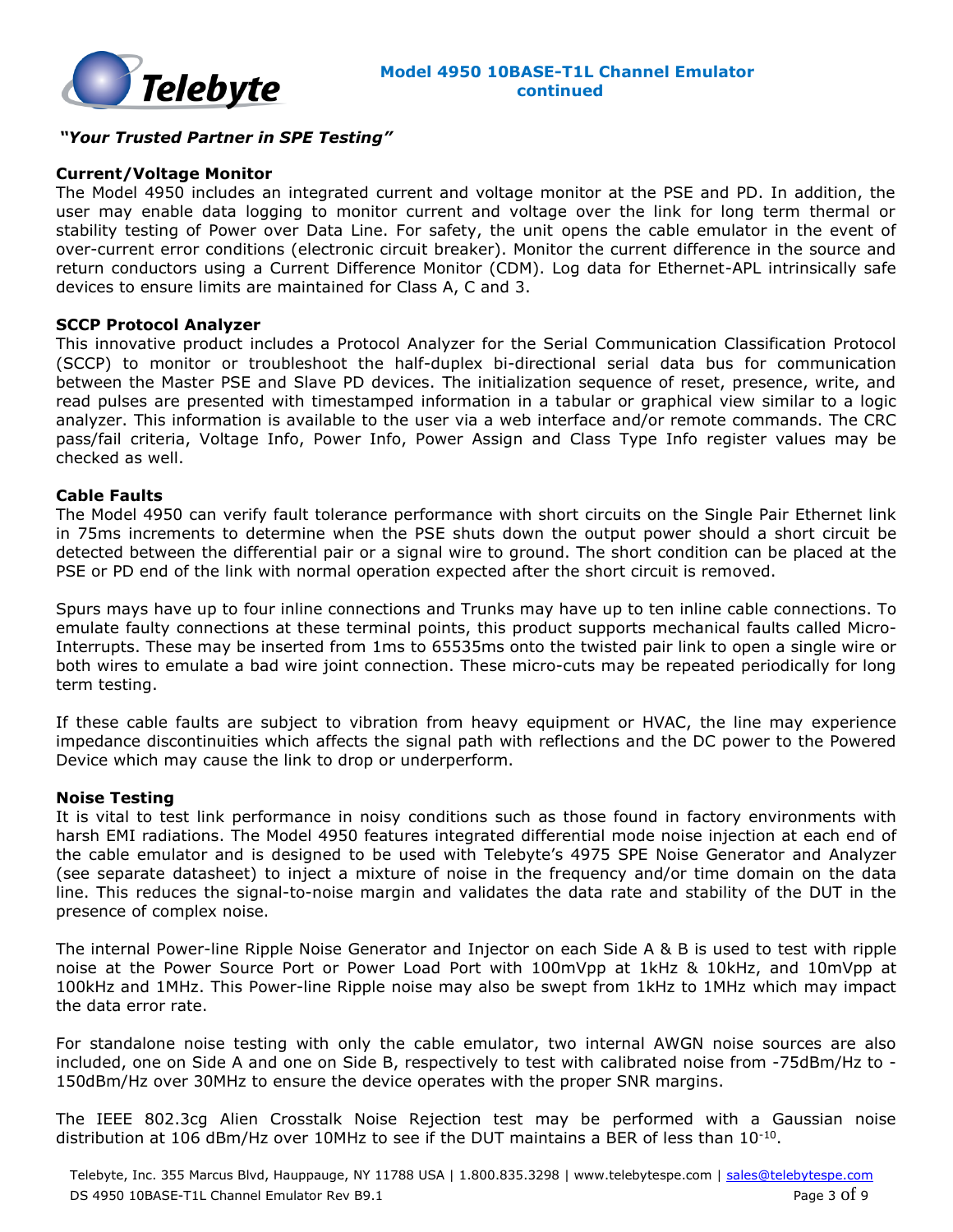

#### **Noise Capture**

Telebyte's Model 4975 (see separate datasheet) also supports the signal capture of real-world noise environments on the twisted pair including alien crosstalk, impulse noise, RFI, inductive noise, and the background noise floor. The captured noise can be recorded and imported for play back on the Telebyte noise generator to replicate different noise environments or installations during lab testing.

#### **Cable Emulation**

The 4950 simulates variable insertion loss, DC resistance, impedance and delay. There are various cable types existing in different environments and Telebyte supports multiple standards for single twisted pair cable.

Telebyte's repeatable test solution provides a variety of cable lengths and cable types for both the 1.0 Vpp and 2.4 Vpp transmit amplitude PHY operational modes, each with the applicable low and high insertion loss (attenuation) curves. The 1.0 Vpp (low voltage) is optimal for intrinsically safe applications or relatively low noise environments. For more severe noise environments with older and longer twisted pair cables (with high attenuation), a higher transmit level using 2.4 Vpp is beneficial. Testing both transmit amplitude conditions ensures devices are interoperable in multiple cable plant and EMC environments.

#### **Standards Based Cable Models, Each with an Allowable Cable Length**

**IEEE 802.3cg section 146.7.1 (1.0 Vpp)** 100m, 250m, 500m, 600m, 850m, 1000m

OR

#### **IEEE 802.3cg section 146.7.1 (2.4 Vpp)**

 Lengths: 50m, 150m, 250m, 350m, 500m, 600m, 750m, 850m, 1000m, 1100m, 1200m\*, 1250m\* 1300m\*, 1350m\*, 1375m\*, 1425m\*, 1450m\*, 1475m\*, 1500m\*, 1550m\*, 1600m\*, 1700m\*

OR

#### **Ethernet-APL Spur Worst Case Cable Model (1.0 Vpp)** 200m

OR

#### **Ethernet-APL Trunk Worst Case Cable Model (2.4 Vpp)** 1000m

OR

#### **IEC 61156-13 section 6.3**

Lengths: 100m (A-100), 250m (A-250), 400m (A-400), 1000m (A-1000)

OR

#### **TIA 568.5 section 6.3**

Lengths: 100m (SP-1-100), 250m (SP-1-250), 400m (SP-1-400), 1000m (SP-1-1000)

\* Optional Cable Lengths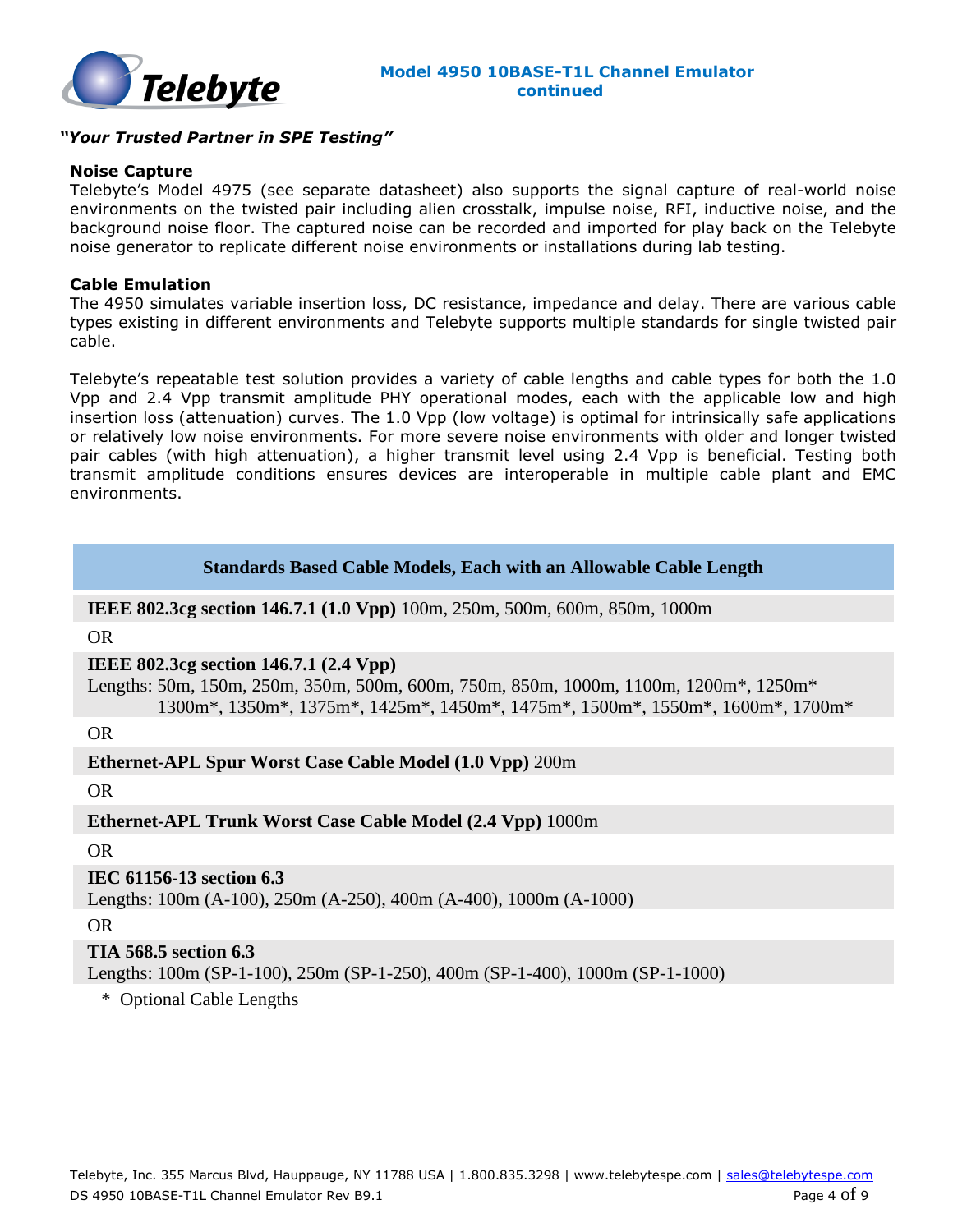

### **Example Test Setup**



**Test Setup for 10BASE-T1L Testing**

This test setup supports Power and Data testing of the Single Pair Ethernet devices over short cable lengths or long cable lengths. It measures the current, voltage and power of each device for Type E Power Classes 10-15 or Ethernet-APL Power Classes A,C and 3. The SNR or MSE values may be validated by turning on the AWGN noise sources to check for a drop in signal to noise margin reported by the SPE devices and to ensure the BER is acceptable with SNR margins of 20dB. The devices may also be tested with cable fault conditions of shorts or tested with non-zero ohm contact resistance on a single conductor at a terminal block. Data rate and errors in traffic may be tested over time to ensure stable performance.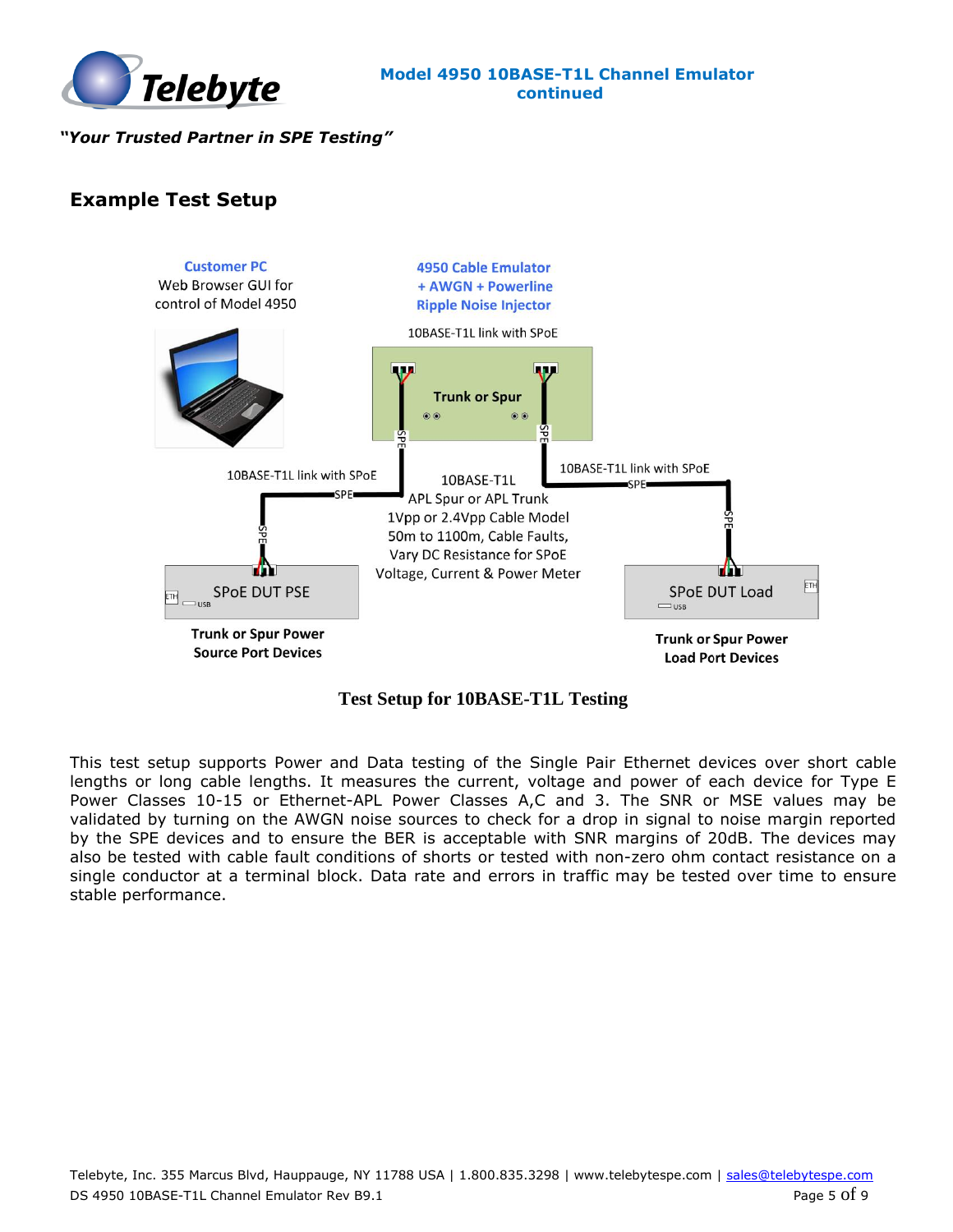

## **Specifications**

| <b>Cable Emulator Specification</b> |                                                                                                                                                                  |
|-------------------------------------|------------------------------------------------------------------------------------------------------------------------------------------------------------------|
|                                     | Single Balanced Pair of Conductors as defined in:<br>IEEE 802.3cg section 146.7.1 (1.0 Vpp): 100m, 250m, 500m, 600m, 850m, 1000m                                 |
|                                     | IEEE 802.3cg section 146.7.1 (2.4 Vpp): 50m, 150m, 250m, 350m, 500m, 600m, 750m,                                                                                 |
|                                     | 850m, 1000m, 1050m*, 1100m, 1200m*, 1250m*, 1300m*, 1350m*, 1375m*, 1425m*,                                                                                      |
|                                     | 1450m*, 1475m*, 1500m*, 1550m*, 1600m*, 1700m*                                                                                                                   |
|                                     | Ethernet-APL Spur Worst Case Cable Model (1.0 Vpp): 200m                                                                                                         |
| <b>Simulation</b>                   | Ethernet-APL Trunk Worst Case Cable Model (2.4 Vpp): 1000m                                                                                                       |
|                                     | IEC 61156-13 section 6.3: 100m (A-100), 250m (A-250), 400m (A-400), 1000m (A-1000)                                                                               |
|                                     |                                                                                                                                                                  |
|                                     | TIA 568.5 section 6.3: 100m (SP-1-100), 250m (SP-1-250), 400m (SP-1-400), 1000m (SP-<br>$1-1000$                                                                 |
|                                     |                                                                                                                                                                  |
|                                     | * Optional Cable Lengths                                                                                                                                         |
| <b>Bandwidth</b>                    | DC to 20 MHz                                                                                                                                                     |
| <b>Average Noise Floor</b>          | $<$ -165 dBm/Hz                                                                                                                                                  |
| <b>Attenuation (Insertion Loss)</b> | Mean Absolute Error (MAE) < 1.0dB (0.1MHz to 20MHz)                                                                                                              |
| <b>Maximum Attenuation</b>          | Theoretical attenuation of cable as defined by the applicable standard at 20MHz or                                                                               |
| <b>Return Loss</b>                  | 70db, whichever is less<br>Better than 19 dB from 500kHz to 20MHz                                                                                                |
| <b>DC Loop Resistance</b>           | Variable from 1 ohm to 80.5 ohms in 0.5 ohm increments $(+/- 0.2$ ohms)                                                                                          |
| <b>Delay</b>                        | Various between 0.1MHz to 20MHz                                                                                                                                  |
|                                     | <b>Maximum Current</b>                                                                                                                                           |
|                                     | DC Loop Resistance<br>(ohms)<br>(Amps)                                                                                                                           |
|                                     |                                                                                                                                                                  |
| <b>Maximum Current</b>              |                                                                                                                                                                  |
| (Steady State)                      | < 9.5<br>1.579<br>< 25<br>0.600                                                                                                                                  |
|                                     | < 65<br>0.231                                                                                                                                                    |
| <b>Maximum voltage</b>              | <b>60 VDC</b>                                                                                                                                                    |
| <b>Current Monitor</b>              | 0 to $+/-2.5A$ , 75 uA resolution, $+/-1\%$                                                                                                                      |
| <b>Voltage Monitor</b>              | 0 to +/-60 VDC, 4 mV resolution at PD and/or PSE side of link, +/- 1%                                                                                            |
| Data Logging                        | Current and voltage every 0.5 seconds with timestamping                                                                                                          |
| <b>Serial Communication</b>         | CRC pass/fail criteria, Voltage Info, Power Info, Power Assign and Class Type Info                                                                               |
| <b>Classification Protocol</b>      | register data. Reset, initialization, presence, write, and read pulses with timing                                                                               |
| (SCCP) Analyzer                     | information. Logic analyzer functionality showing Bit timing and register contents.                                                                              |
| <b>Short</b>                        | Short the BI_DA+ and BI_DA- in 75ms increments at the PD or PSE end of link for<br>Fault Tolerance and Safety Testing (Short current not to exceed $\sim$ 3.5 A) |
|                                     | Short term millisecond opening of the BI_DA+(PI+) or BI_DA-(PI-) signals from                                                                                    |
| <b>Micro Interrupts</b>             | 1ms to 65535ms in 1ms steps. Interrupt is placed midspan of cable emulator.                                                                                      |
| <b>Data Connectors</b>              | 2, 3-position Terminal Blocks for BI DA+, BI DA- & Shield                                                                                                        |
| <b>Control Connector</b>            | 1 Female CAT6A RJ45                                                                                                                                              |
| Control                             | 802.3 Ethernet, including high-level command set for remote control, OR a web-<br>based Graphic User Interface (GUI)                                             |
| <b>Power Supply</b>                 | 88 to 264 VAC, 50 or 60 Hz                                                                                                                                       |
| <b>Dimensions</b>                   | [4U] W 19 in x H 7 in x D 25 in (W 482 mm x H 178 mm x D 635 mm)                                                                                                 |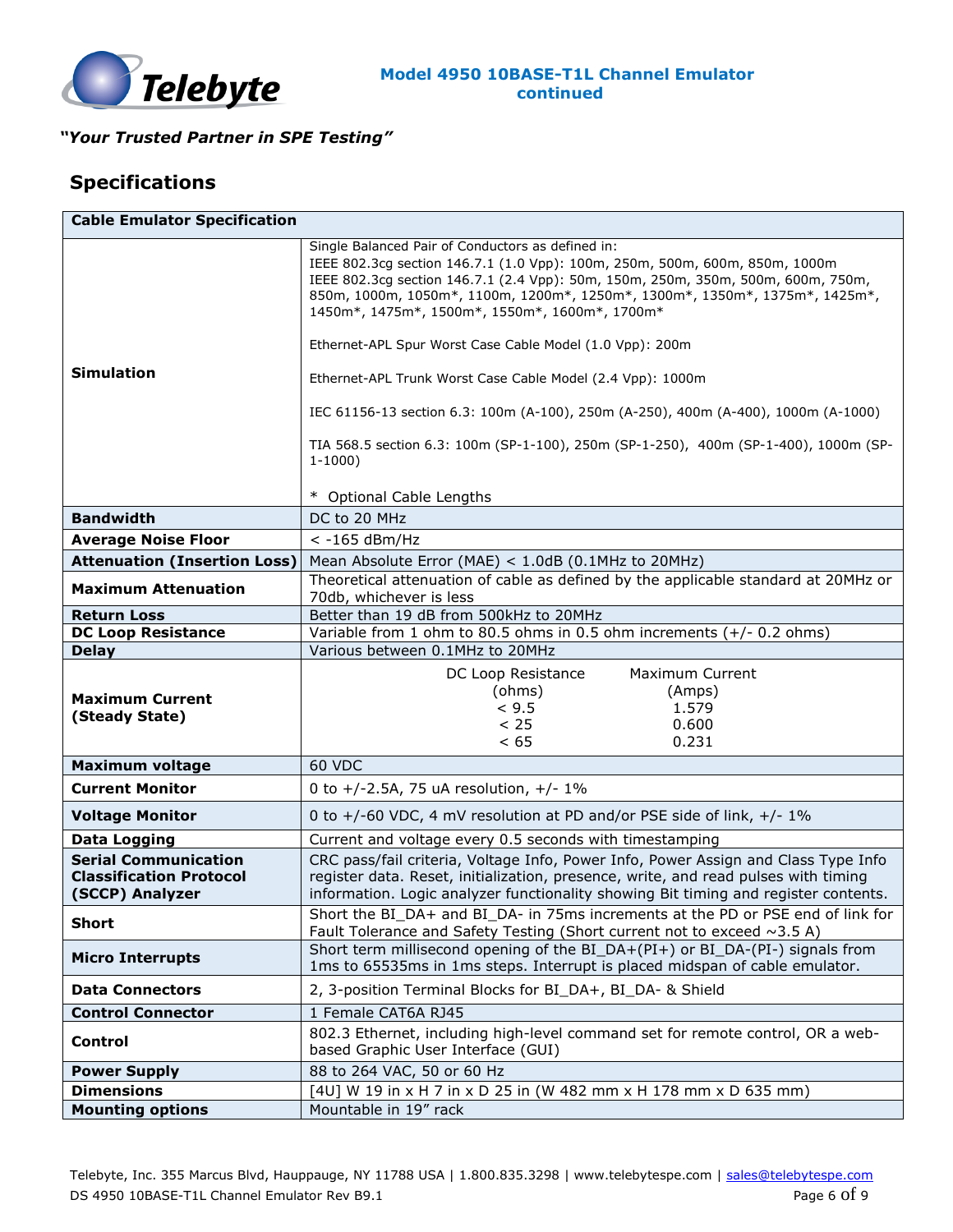

# **Specifications (continued)**

| <b>Integrated Noise Injector(s) Specification</b>                                                           |                                                                         |
|-------------------------------------------------------------------------------------------------------------|-------------------------------------------------------------------------|
| <b>Bandwidth</b>                                                                                            | 100 kHz to 30 MHz                                                       |
| <b>Input Impedance</b>                                                                                      | 50 $\Omega$ unbalanced SMA Connector                                    |
| <b>Injection Type</b>                                                                                       | Differential Mode, balanced, high impedance                             |
| <b>Crest Factor</b>                                                                                         | Greater than 5                                                          |
| <b>Maximum RMS Output</b>                                                                                   | +5 dBm into 50 $\Omega$                                                 |
| <b>Dynamic Range of noise output when</b><br>integrated with Telebyte's Universal<br><b>Noise Generator</b> | -70dBm/Hz to -155dBm/Hz                                                 |
| <b>Connectors</b>                                                                                           | 4 SMA Female for connection to Telebyte's Model 4975 Noise<br>Generator |

| Integrated Power-line Ripple Noise Injector(s) Specification |                                                            |  |
|--------------------------------------------------------------|------------------------------------------------------------|--|
| <b>Bandwidth</b>                                             | 1 kHz to 1 MHz                                             |  |
| Input Impedance                                              | $50\Omega$ unbalanced SMA Connector                        |  |
| <b>Injection Type</b>                                        | Differential Mode, balanced, high impedance                |  |
| <b>Crest Factor</b>                                          | Greater than 5                                             |  |
| Voltage Output Range (peak to peak)                          | 10mV to 100mV                                              |  |
| <b>Connectors (Side A and Side B)</b>                        | 2 SMA Female for connection to Telebyte's Model 4975 Noise |  |
|                                                              | Generator                                                  |  |

| <b>Internal AWGN Noise Source Specification (Side A and Side B)</b> |                                             |  |
|---------------------------------------------------------------------|---------------------------------------------|--|
| <b>Bandwidth</b>                                                    | 100 kHz to 30 MHz                           |  |
| <b>Input Impedance</b>                                              | $50\Omega$ unbalanced SMA Connector         |  |
| <b>Injection Type</b>                                               | Differential Mode, balanced, high impedance |  |
| <b>Crest Factor</b>                                                 | Greater than 5                              |  |
| <b>Dynamic Range</b>                                                | -75dBm/Hz to -150dBm/Hz                     |  |

Specifications are subject to change without notice. Made in USA.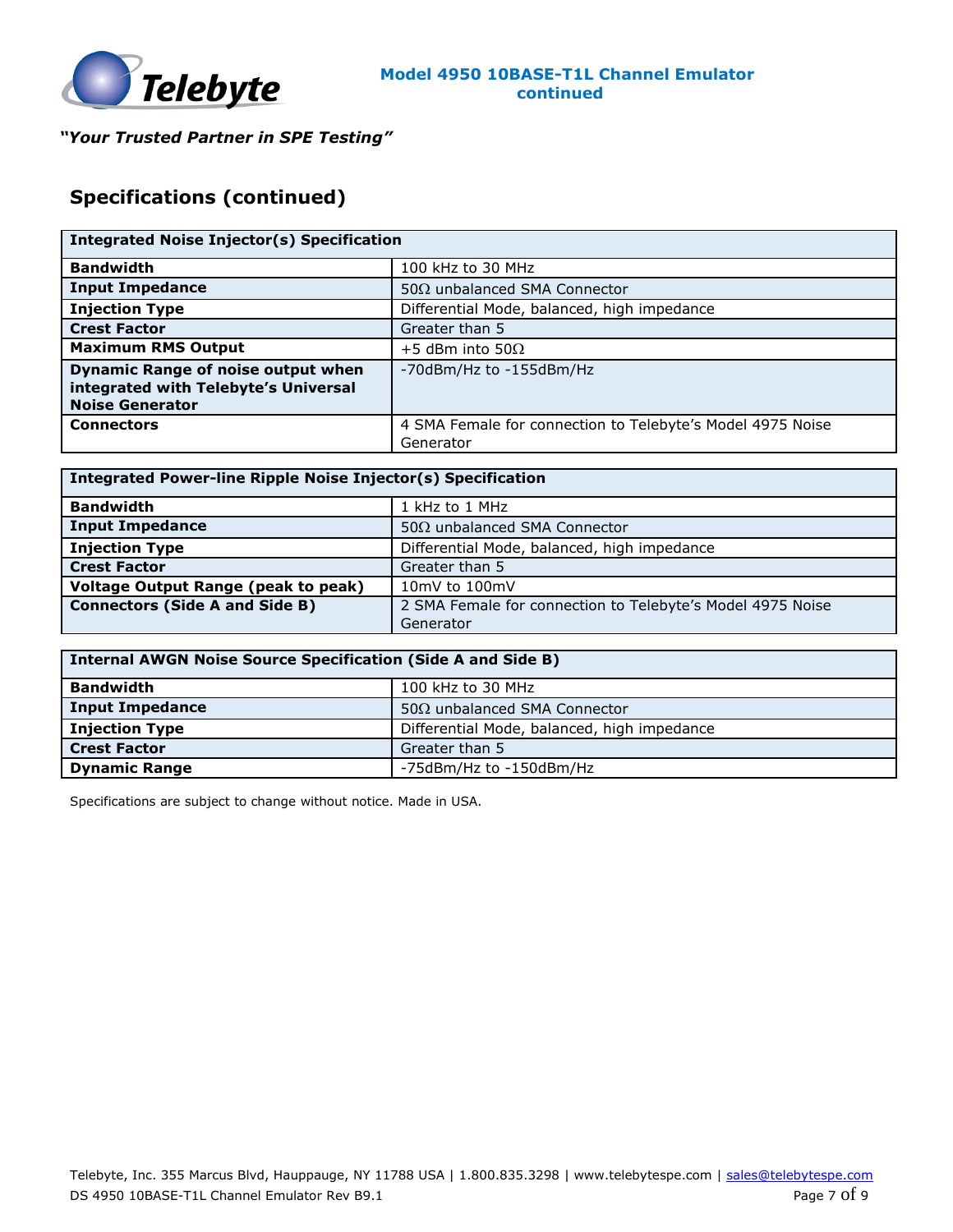

### **Ordering Options**

| <b>Model</b><br><b>Number</b> | <b>Description</b>                                                                                                  |
|-------------------------------|---------------------------------------------------------------------------------------------------------------------|
|                               | <b>10BASE-T1L Channel Emulator with Integrated Power Measurements</b>                                               |
|                               | IEEE 802.3cg section 146.7.1 (1.0 Vpp): 100m, 250m, 500m, 600m, 850m, 1000m                                         |
| 4950-000                      | IEEE 802.3cg section 146.7.1 (2.4 Vpp): 50m, 150m, 250m, 350m, 500m, 600m, 750m,<br>850m, 1000m, 1100m              |
|                               | Ethernet-APL Spur Worst Case Cable Model (1.0 Vpp): 200m                                                            |
|                               | Ethernet-APL Trunk Worst Case Cable Model (2.4 Vpp): 1000m                                                          |
|                               | IEC 61156-13 section 6.3: 100m (A-100), 250m (A-250), 400m (A-400),<br>1000m (A-1000)                               |
|                               | TIA 568.5 section 6.3: 100m (SP-1-100), 250m (SP-1-250), 400m (SP-1-400),<br>1000m (SP-1-1000)                      |
|                               | Integrated high frequency (100kHz to 30MHz) differential mode noise injectors on Side A<br>and Side B               |
|                               | 10BASE-T1L Channel Emulator with Integrated Power Measurements and SCCP<br><b>Protocol Analyzer</b>                 |
|                               | IEEE 802.3cg section 146.7.1 (1.0 Vpp): 100m, 250m, 500m, 600m, 850m, 1000m                                         |
| 4950-001                      | IEEE 802.3cg section 146.7.1 (2.4 Vpp): 50m, 150m, 250m, 350m, 500m, 600m, 750m,<br>850m, 1000m, 1050m, 1100m       |
|                               | Ethernet-APL Spur Worst Case Cable Model (1.0 Vpp): 200m                                                            |
|                               | Ethernet-APL Trunk Worst Case Cable Model (2.4 Vpp): 1000m                                                          |
|                               | IEC 61156-13 section 6.3: 100m (A-100), 250m (A-250), 400m (A-400),<br>1000m (A-1000)                               |
|                               | TIA 568.5 section 6.3: 100m (SP-1-100), 250m (SP-1-250), 400m (SP-1-400),<br>1000m (SP-1-1000)                      |
|                               | Integrated high frequency (100kHz to 30MHz) differential mode noise injectors on Side A<br>& Side B                 |
|                               | Internal Power-line Ripple Noise Generator and Injector (1kHz to 1MHz) from 10mVpp to<br>100mVpp on Side A & Side B |
|                               | Internal AWGN Noise Sources on Side A & B for flat Gaussian noise from -75dBm/Hz to -<br>150dBm/Hz                  |